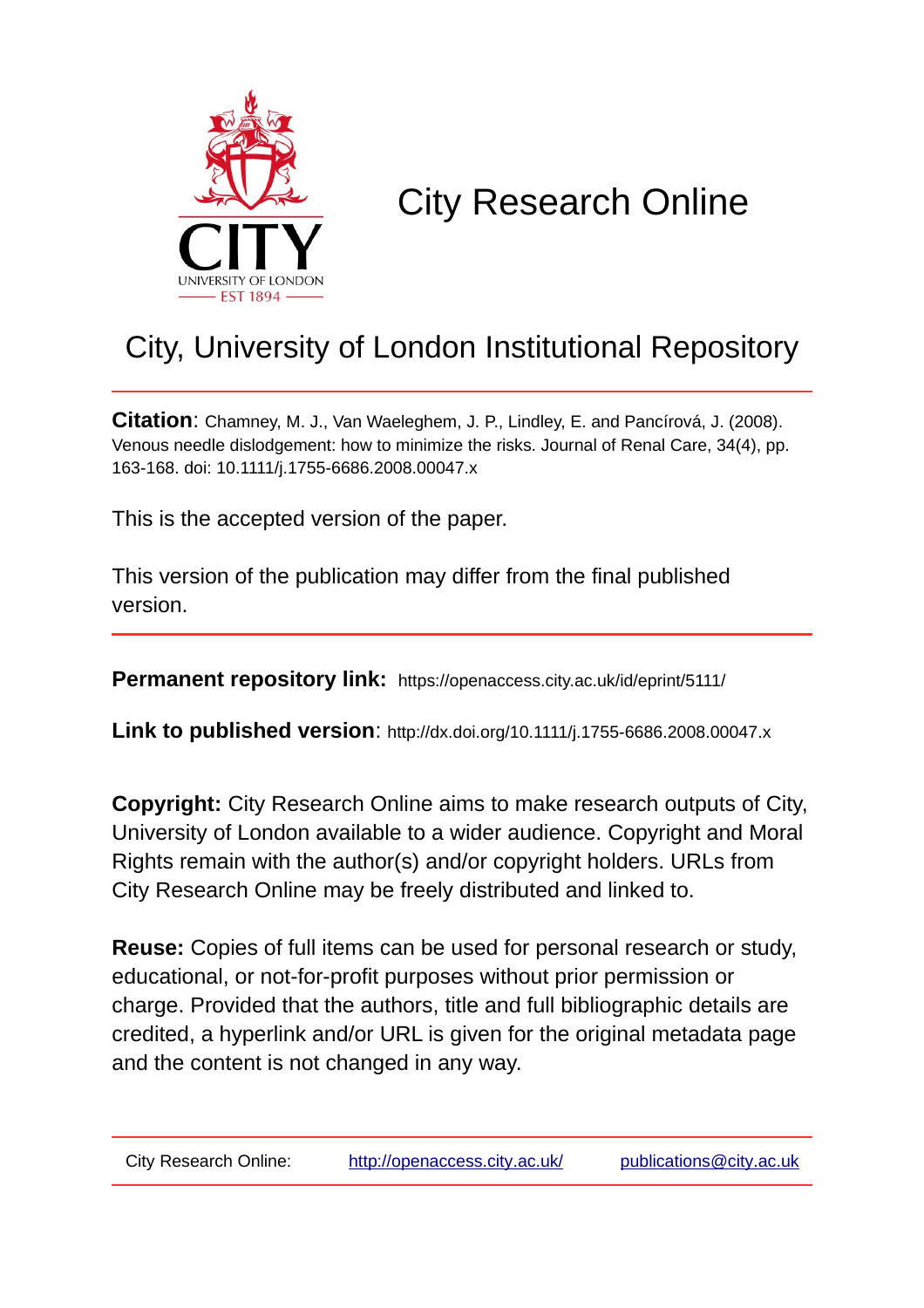#### **Venous needle dislodgement: how to minimize the risks**

#### **Abstract**

Although haemodialysis (HD) has become a routine treatment, adverse side effects, and occasionally life threatening clinical complications, still occur. Venous needle dislodgment is one of the most serious accidents that can occur during HD. If the blood pump is not stopped, either by activation of the protective system of the dialysis machine or manually, the patient can bleed to death within minutes.

Fatal and near-fatal blood loss due to venous needle dislodgement (VND) have been described in the literature (ECRI 1998, Sandroni 2005, Mactier and Worth 2007), but published reports represent only the tip of the ice berg, as such incidents are normally handled at a local or national level.

The European Dialysis and Transplant Nurses Association/ European Renal Care Association (EDTNA/ERCA) has produced twelve practice recommendations to help reduce the risk of VND and detect blood leakage as early as possible. A poster summarising these recommendations has been created (Van Waeleghem et al 2008).

#### **Practice recommendations**

#### **1.** *Staff, patients and carers should be aware of VND and the consequences*

The first practice recommendation is that staff, patients and carers should be aware of the possible consequences of VND. Educating and informing patients and carers must be a fundamental role of renal nurses.

## **2.** *An area around the vascular access large enough for taping should be cleaned and dried before cannulation*

Routine washing of the skin using soap and water is a simple and effective procedure that both reduces the possibility of vascular access infection and prepares the skin for taping.

Disinfection is the next step. It is essential to respect the time between application and cannulation required for the product used to obtain maximal efficiency and to allow the skin to dry.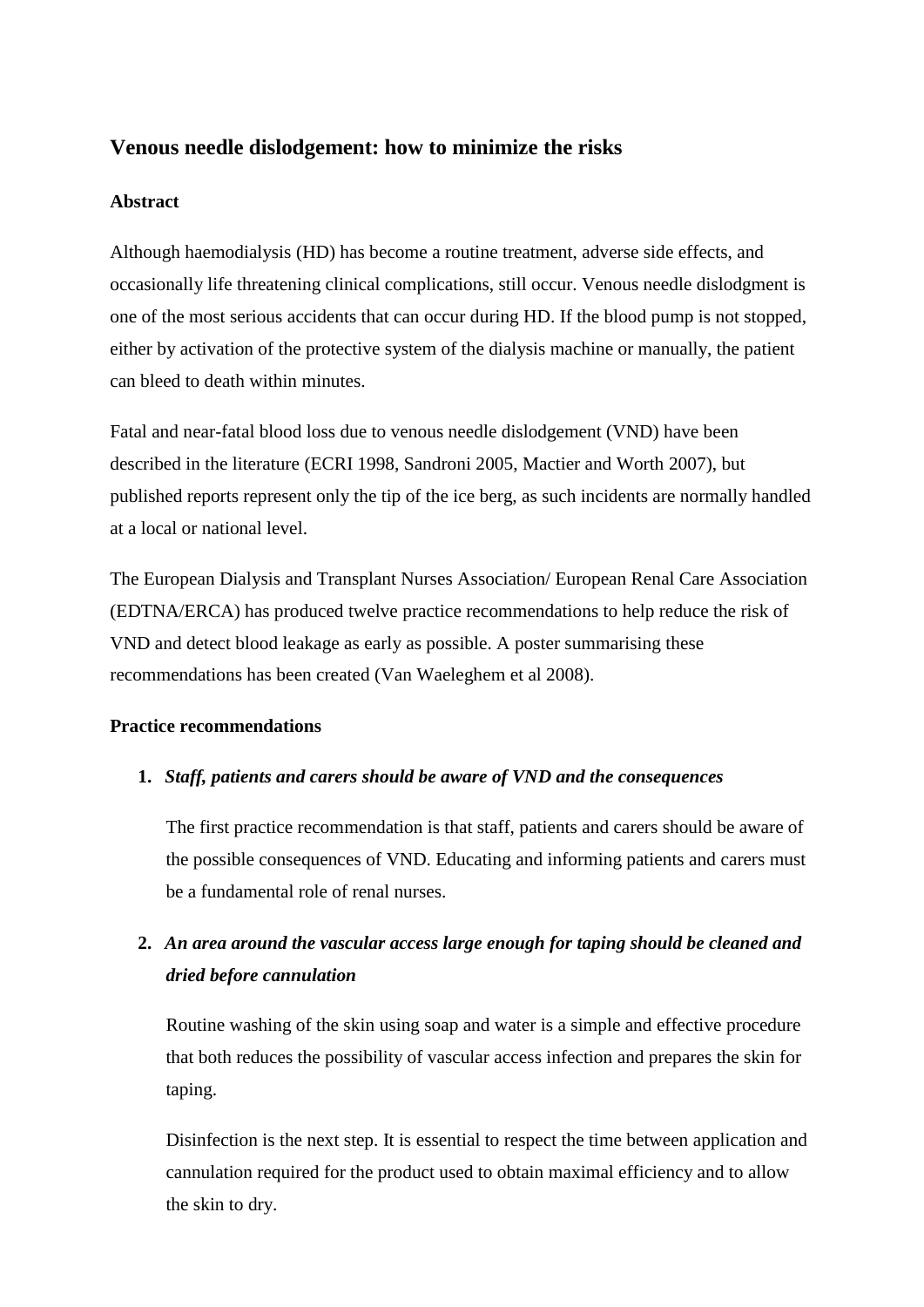In patients with very excessive hair growth, it may be advisable to shave the area around the puncture sites to ensure secure taping of the needles.

## **3.** *Haemodialysis units should have a consistent procedure for taping needles and blood lines*

All staff should use the same taping technique, as well as the same materials, where possible. Use of standard taping procedure makes it easier for staff to identify insecure initial fixation and any movement of the tape during dialysis.

For elbow or upper arm fistulae with deep arterialized veins, the use of longer needles (30 to 35 mm) may allow the fistula to be accessed at an angle that makes taping and securing the needles easier.

In exceptional circumstances, where the patient has unusual anatomy or is allergic to the materials normally used, a customised technique should be agreed by the nursing team.

For taping the needles, the 'butterfly' or 'chevron' technique is widely recommended by expert nurses. Figure 1 shows an example of this taping technique. The materials used will vary between units, but there should always be a chevron of tape to anchor the needle against any tugging on the tubing.

## **4.** *Blood lines should be looped loosely to allow movement of the patient and to prevent blood lines pulling on the needles*

The technique used to secure the blood lines plays an important role in preventing VND. Blood lines always should be looped loosely to allow the patient to move without the blood lines pulling on the needles.

Blood lines should never be fixed to the dialysis chair or bed, or to cushions, as movement of the patient or the equipment could result in needle dislodgement (Lindley et al 2005).

#### **5.** *If it is necessary to reposition a needle, all taping should be replaced*

When repositioning a needle during dialysis, the old tape should be discarded and completely replaced with new tape.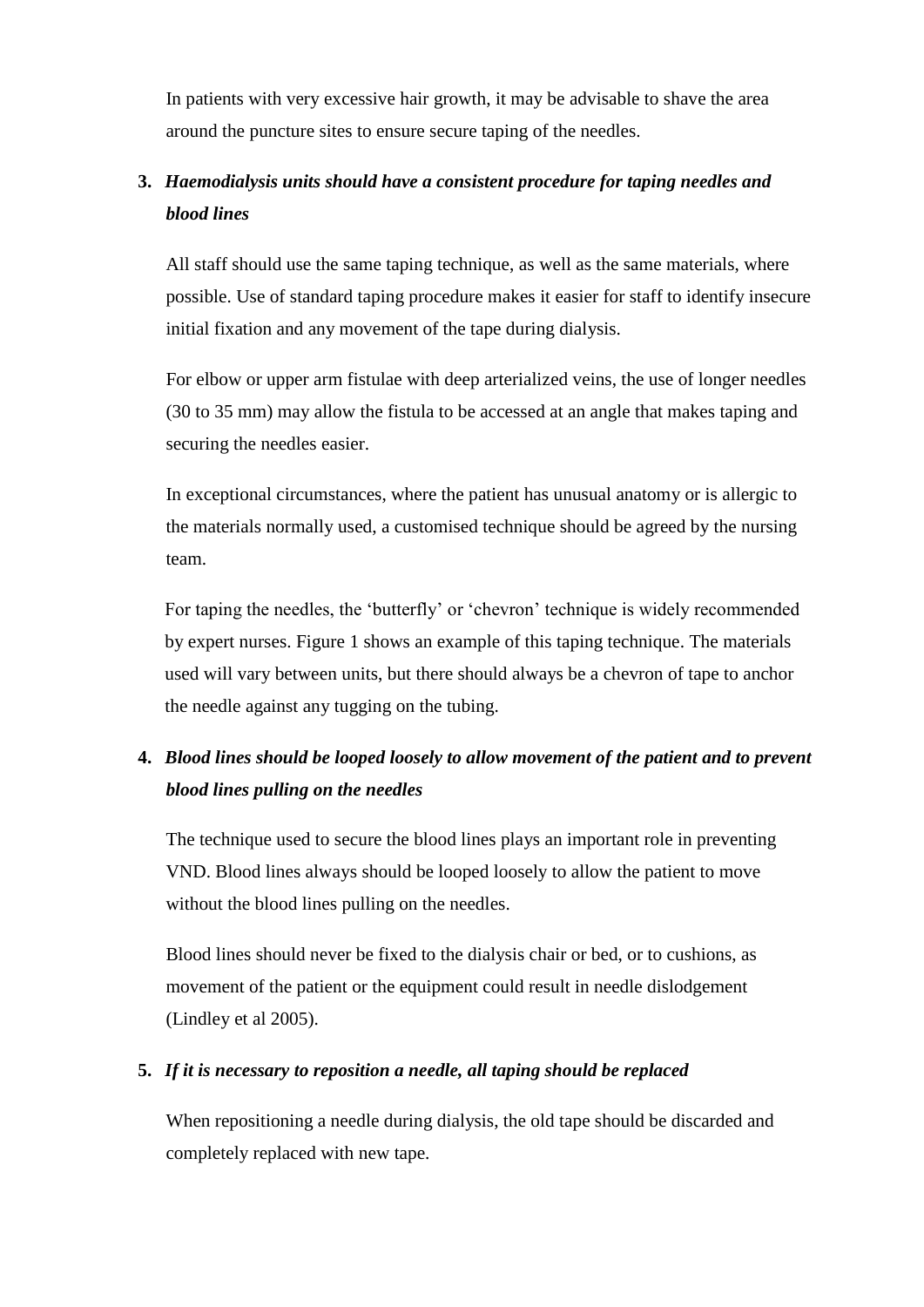## **6.** *Staff to patient ratio should be adequate to allow routine monitoring of vascular access during treatment*

There should always be enough staff on duty to allow regular checks to be made of the vascular access and the connections between the needle (or catheter) tubing and the blood lines. Additional checks should be made when patients change position. Patient to staff ratio differs between countries and units and should depend on the dependency and stability of the patients. An EDTNA/ERCA Research Board study found that the mean ratio was 4 patients (3.5 to 4.2) per nurse (Elseviers et al 2006).

While an ideal patient to staff ratio cannot be defined, staff management must be able to identify the point at which routine assessments such as surveillance of access during haemodialysis is impossible due to the number of patients and/or their clinical profiles.

## **7.** *All patients should be assessed for level of risk of VND and, if appropriate, an alarm device intended for monitoring venous needle dislodgement used*

Although all haemodialysis patients with an AV fistula or AV graft are at risk of VND, for most patients the risk can be minimized by secure taping and routine monitoring. For patients with a significantly higher risk of VND, the use of continuous monitoring using an appropriate blood leak detector should be considered.

Staff need to identify patients who need to be more closely monitored, whether via observation or an alarm device, at each treatment session. Risk factors that should be considered when assessing patients include:

- a) Restless patients including patients who have frequent side effects during haemodialysis such as hypotension and muscle cramps
- b) Patients with some degree of dementia
- c) Patients who are not fully conscious, and also very quiet (often elderly) such as patients who do not speak up when something is wrong.
- d) Patients with small blood leakage along the venous needle (this could be due to proximal stenosis, central venous stenosis or a high dose of heparin)
- e) Patients with difficult access (such as deep angle of cannulation, difficult location of access)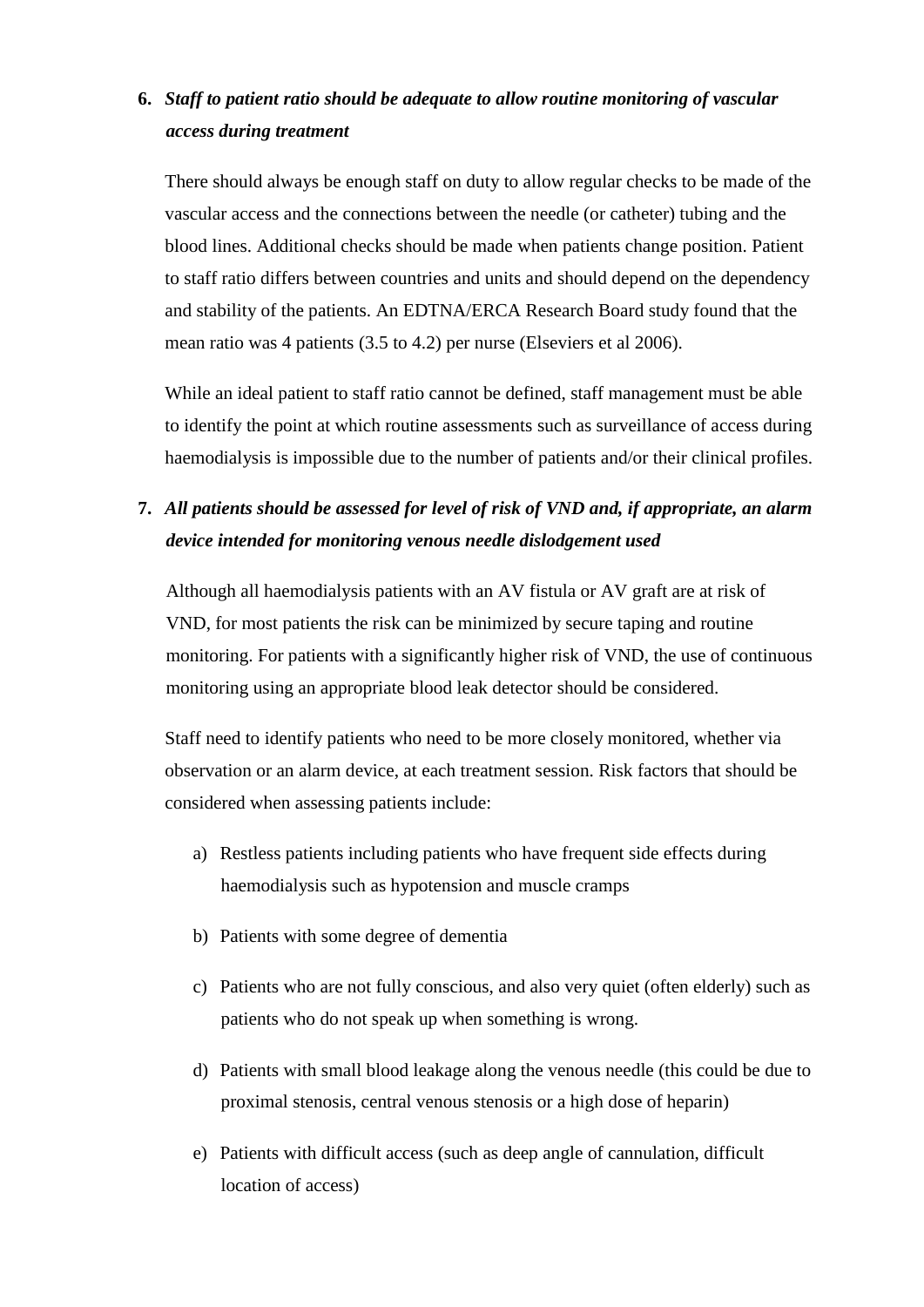- f) Patients with excessive hair and patients prone to sweating (such as diabetics in case of hypoglycaemia)
- g) Patients who are allergic to the standard tape used to secure the needles
- h) Patients who consistently ignore the need to keep their vascular access uncovered (for example by pulling a blanket over it)
- i) Patients who dialyse alone and/or overnight

#### **8.** *Vascular access and needles should be visible at all times during haemodialysis*

Keeping the vascular access and needles visible at all times allows staff to make routine checks without disturbing the patients. It also means that if VND does occur, it is more likely to be detected by the patient or staff before serious blood loss occurs.

Transparent covers that allow the needle positions to be viewed, rather than standard dressings or pads, should be used in haemodialysis units that prefer to cover the puncture sites.

Alarm devices, if used, should not cover the vascular access in a way that reduces the visibility of the needle positions.

### **9.** *When the venous pressure alarm is activated, the vascular access and fixation of needles and bloodlines should always be inspected prior to resetting the alarm limits*

If the venous pressure alarm is activated, it is essential that the vascular access is inspected to ensure that the needles are still correctly positioned before restarting the blood pump and resetting the alarm limit. If the venous pressure has dropped due to needle dislodgement, resetting the alarm limits will allow the machine to continue to pump blood out of the patient and into the environment.

## **10.** *The lower limit of the venous pressure alarm should be set as close as possible to the current venous pressure*

If VND occurs, the venous pressure alarm will only be activated if the resulting pressure drop takes the pressure below the lower limit of the alarm window. The venous pressure is a measure of the force required to push the dialysed blood through the extracorporeal circuit and back into the vascular access. Most of the pressure is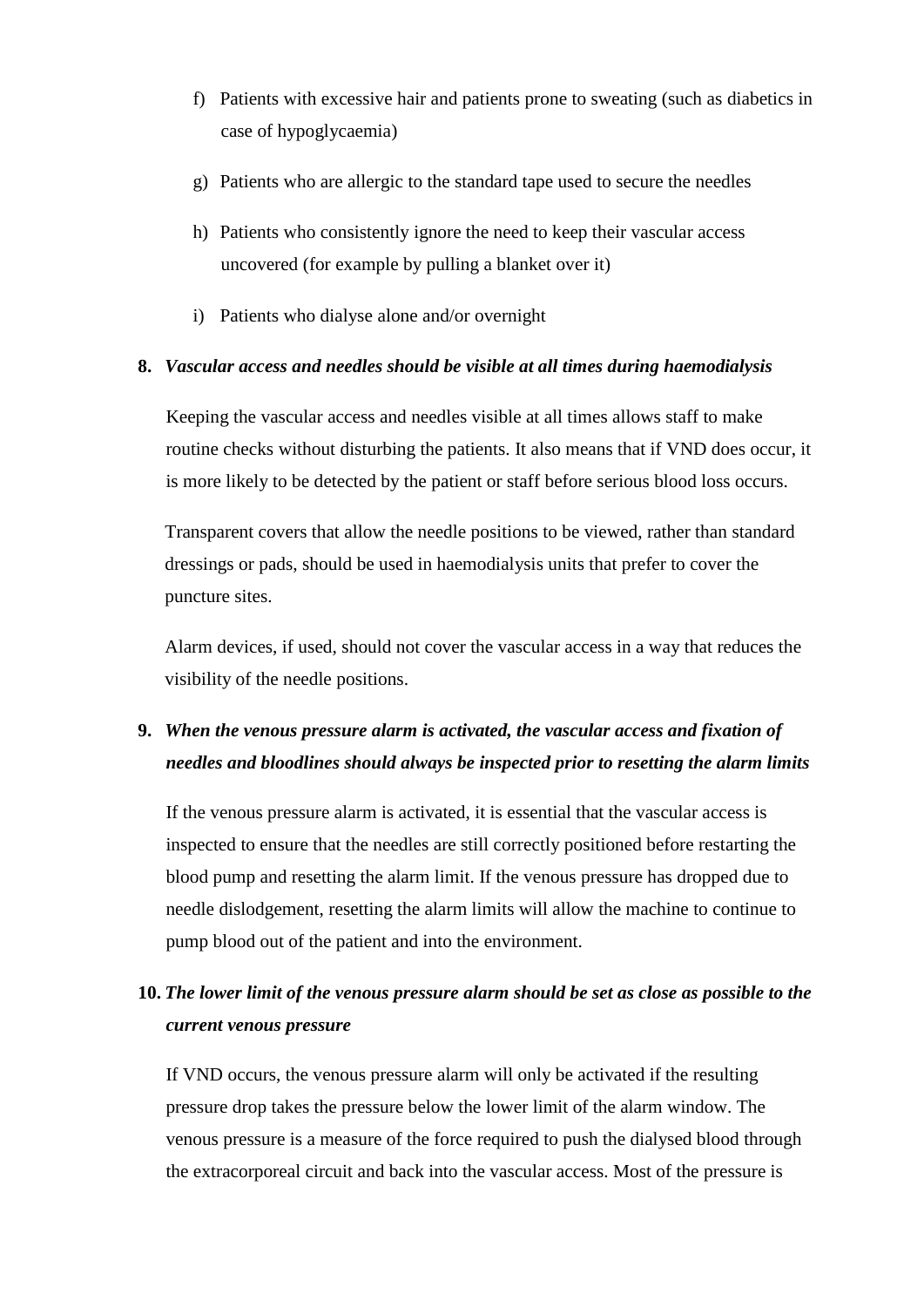required to pump the blood through the needle, especially when the needle has a small internal diameter and when a high blood flow is used.

When an AV fistula (or AV graft) is functioning well with no significant stenosis the pressure in the access is low. As the contribution to the venous pressure made by pushing the blood into the access is normally relatively small, it is important to set the lower limit as close as possible to the current reading without causing an unreasonable number of false alarms. This is easier if the window is 'asymmetric', so that the limits can be set at, for example, -30 and +70 mmHg. This will reduce the number of spurious high venous pressure alarms due to movement etc. Staff should insist that new machines have the option to set an asymmetric alarm window. Machine manufacturers should ensure that the 'factory' setting (i.e. the initial default setting) for the low venous pressure alarm window is no wider than 30 mmHg.

## **11.** *Staff, patients and carers should be aware that the venous pressure monitoring system of the dialysis machine will often fail to detect VND*

Even when the alarm limits are set as described above, the machine cannot be relied on to detect VND. The drop in venous pressure may be too small to activate the alarm because the access pressure is too low or because the needle is incompletely dislodged or obstructed by material covering the needle sites.

## **12.** *Additional protection can be provided by devices intended to detect blood loss to the environment*

For patients at high risk of VND, additional protection can be provided by devices that can detect blood loss to the environment. In the past, particularly for nocturnal home HD, enuresis (bed-wetting) monitors have been used. Anecdotal evidence suggests that blood leakage can be detected by enuresis monitors (Lindley et al 2005) though they have not been tested and approved for this purpose. In-vitro tests have shown that these devices may fail to respond to volumes of up to 250ml blood (Sandroni 2008). The variation in reliability may be due to the brand or the maintenance of the monitor used.

Recently, a device that uses fibre optic technology to detect blood has been approved (CE marked) as a Class I medical device with the intended purpose of detecting venous needle dislodgement in extracorporeal circuits (Ahlmén et al 2008). The single-use sensor patch is placed over the venous needle site where it will absorb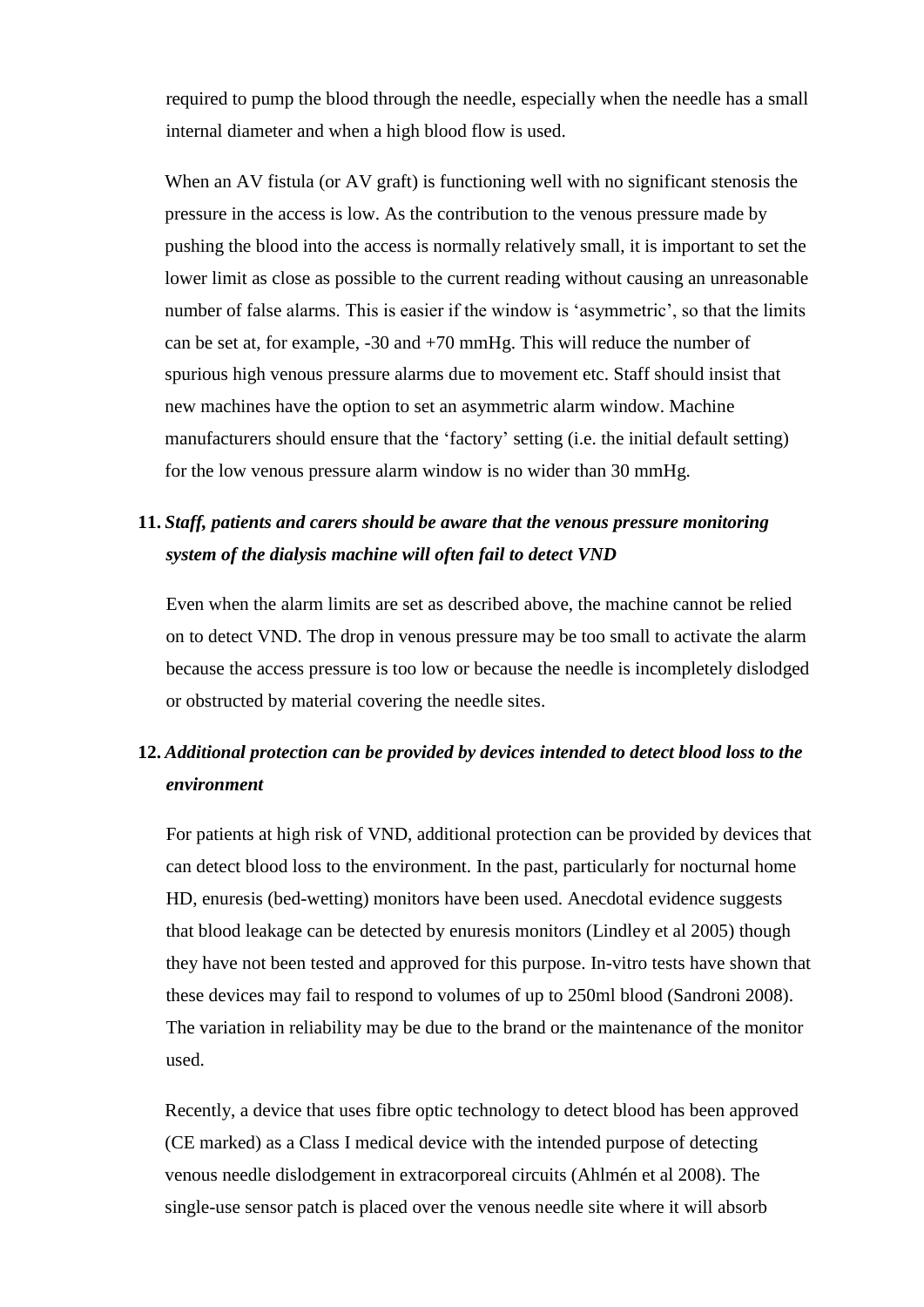blood if the needle is dislodged. When blood comes into contact with the patch it allows light to leak out of the optical fibre loop inside. The battery operated alarm unit detects a reduction in the intensity of light transmitted through the fibre and gives an audible and visual alarm. It is also capable of signalling to the dialysis machine, though currently no machines have the facility to accept an external blood leak detector. Other detection systems may be under development.

Ideally, any device used to detect VND should be linked to the dialysis machine so that the blood pump can be switched off when the alarm is activated. Machine manufacturers should be encouraged to develop the technology to enable this.

#### **Conclusion**

Minimizing the risk of venous needle dislodgement requires a combination of human skills and vigilance and technology. Effective education, secure taping, regular monitoring and appropriate setting of the venous pressure alarm limits will reduce the risk of VND to an acceptable level in the great majority of patients.

For the small minority of patients who are assessed to be at high risk, and for whom sufficient observation is impractical, devices intended to detect blood loss to the environment can be used to ensure that an alarm is raised if VND occurs.

Industry should be encouraged to help optimise the technological solutions by providing machines with asymmetric venous pressure alarm windows that default to give a low venous pressure alarm limit close to the current setting, and by developing systems to allow built-in or external VND detectors to stop the blood pump.

#### **Acknowledgements**

The recommendations and supporting text were produced by Jean-Pierre Van Waeleghem, Melissa Chamney, Elizabeth Lindley and Jitka Pancirova on behalf of the EDTNA/ERCA Educational and Research Board.

EDTNA/ERCA would like to thank Lesley Dinwiddie, Robert Mactier, Stephen Sandroni, John Sedgewick and David Worth for their input and ideas; Hans Polaschegg for his technical insights; Anne Budenberg and the staff at Wakefield Dialysis Unit for their taping pictures; and Anna Marti i Monros, Wim Van Biesen and Raymond Vanholder for reviewing the poster and supporting text on behalf of the ERA-EDTA European Renal Best Practice (ERBP) Advisory Board.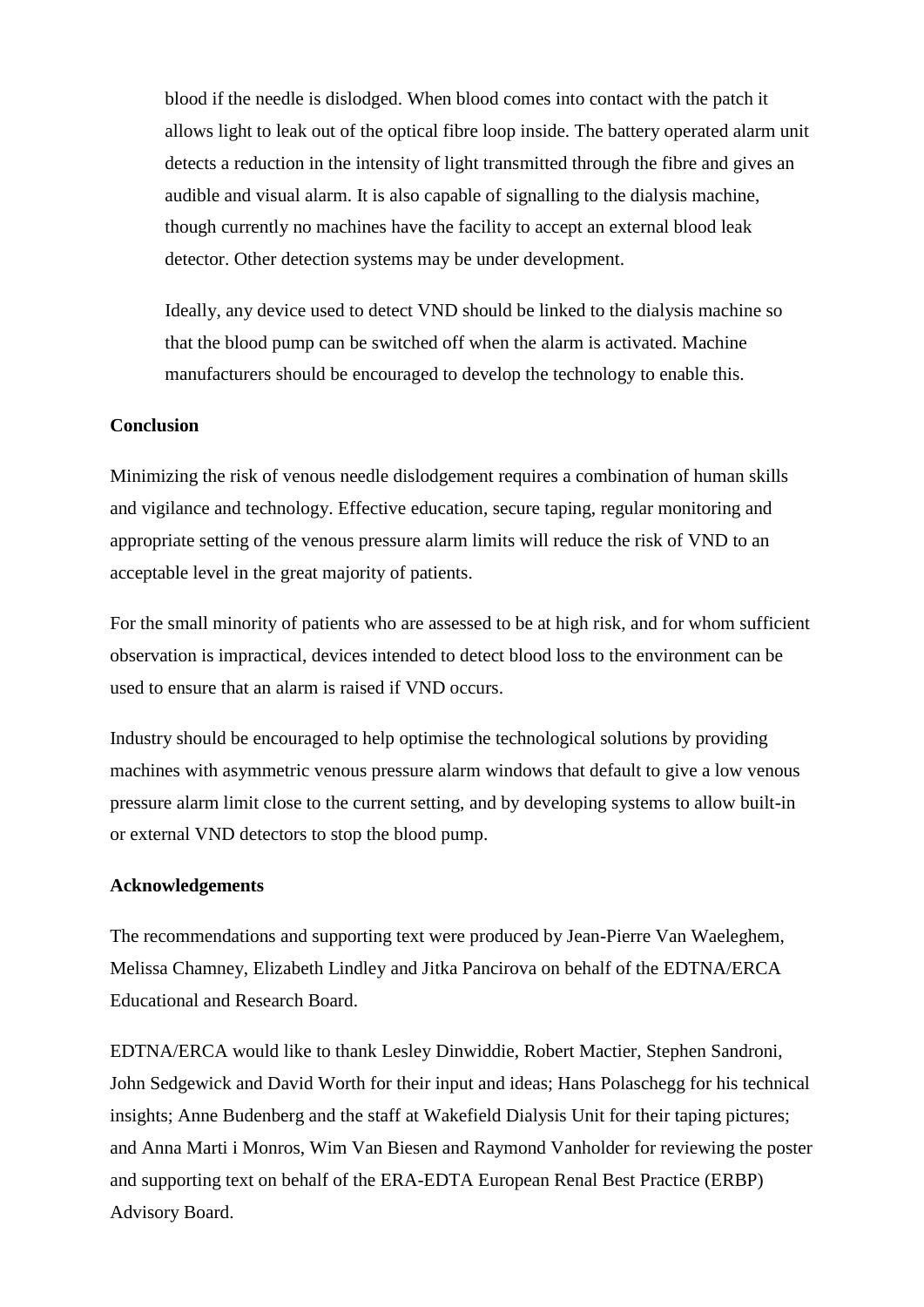We would also like to thank Susanne Olausson and Patrik Byhmer from RedSense Medical AB for their support in the development and printing of the poster.

#### **Conflict of interest declaration**

This project is supported by an educational grant from RedSense Medical.

Whilst the support received from RedSense Medical is a potential conflict of interest, EDTNA/ERCA considered it acceptable due to the shared goal of raising awareness of the risk of venous needle dislodgement. Currently Redsense Medical is the only company manufacturing an approved medical device intended for detection of VND but where monitoring for blood leakage is deemed to be necessary, the recommendations would apply to any product that is approved for detection of VND in future.

#### **References**

[Ahlmén J,](http://www.ncbi.nlm.nih.gov/sites/entrez?Db=pubmed&Cmd=Search&Term=%22Ahlm%C3%A9n%20J%22%5BAuthor%5D&itool=EntrezSystem2.PEntrez.Pubmed.Pubmed_ResultsPanel.Pubmed_DiscoveryPanel.Pubmed_RVAbstractPlus) [Gydell KH,](http://www.ncbi.nlm.nih.gov/sites/entrez?Db=pubmed&Cmd=Search&Term=%22Gydell%20KH%22%5BAuthor%5D&itool=EntrezSystem2.PEntrez.Pubmed.Pubmed_ResultsPanel.Pubmed_DiscoveryPanel.Pubmed_RVAbstractPlus) [Hadimeri H](http://www.ncbi.nlm.nih.gov/sites/entrez?Db=pubmed&Cmd=Search&Term=%22Hadimeri%20H%22%5BAuthor%5D&itool=EntrezSystem2.PEntrez.Pubmed.Pubmed_ResultsPanel.Pubmed_DiscoveryPanel.Pubmed_RVAbstractPlus) et al. (2008) A new safety device for hemodialysis. [Hemodial International 1](javascript:AL_get(this,%20)2, 264-7.

ECRI (1998) Undetected Venous Line Needle Dislodgment during Hemodialysis. *Health Devices* 27, 404-6

Elseviers M, De Vos J-Y, Harrington M et al. Comparison of Renal Care Practice in Europe: Centre and Patient Characteristics. EDTNA/ERCA Journal 32, 8-13.

Lindley EJ, James R, Wright G et al. (2005) Summary of the EDTNA/ERCA Journal Club discussion: Summer 2005. EDTNA/ERCA Journal 31, 220-7. Available on-line at [http://www.edtnaerca.org/pages/education/journalclub/summary2005\\_2.php](http://www.edtnaerca.org/pages/education/journalclub/summary2005_2.php) (accessed 20/08/20008)

Mactier R and Worth D. (2007) Minimising the risk of venous needle dislodgement during haemodialysis. UK Association of Renal Technologists Newsletter 41. Available on-line at [www.artery.co.uk](http://www.artery.co.uk/) via link in Document Index (accessed 20/08/2008)

Sandroni S. (2005) Venous needle dislodgement during haemodialysis: An unresolved risk of catastrophic haemorrhage. *Hemodialysis International* 9, 102-103. Extended abstract available at [http://www.edtnaerca.org/pdf/education/JC\\_Sandroni2005.doc](http://www.edtnaerca.org/pdf/education/JC_Sandroni2005.doc) (accessed 20/08/2008)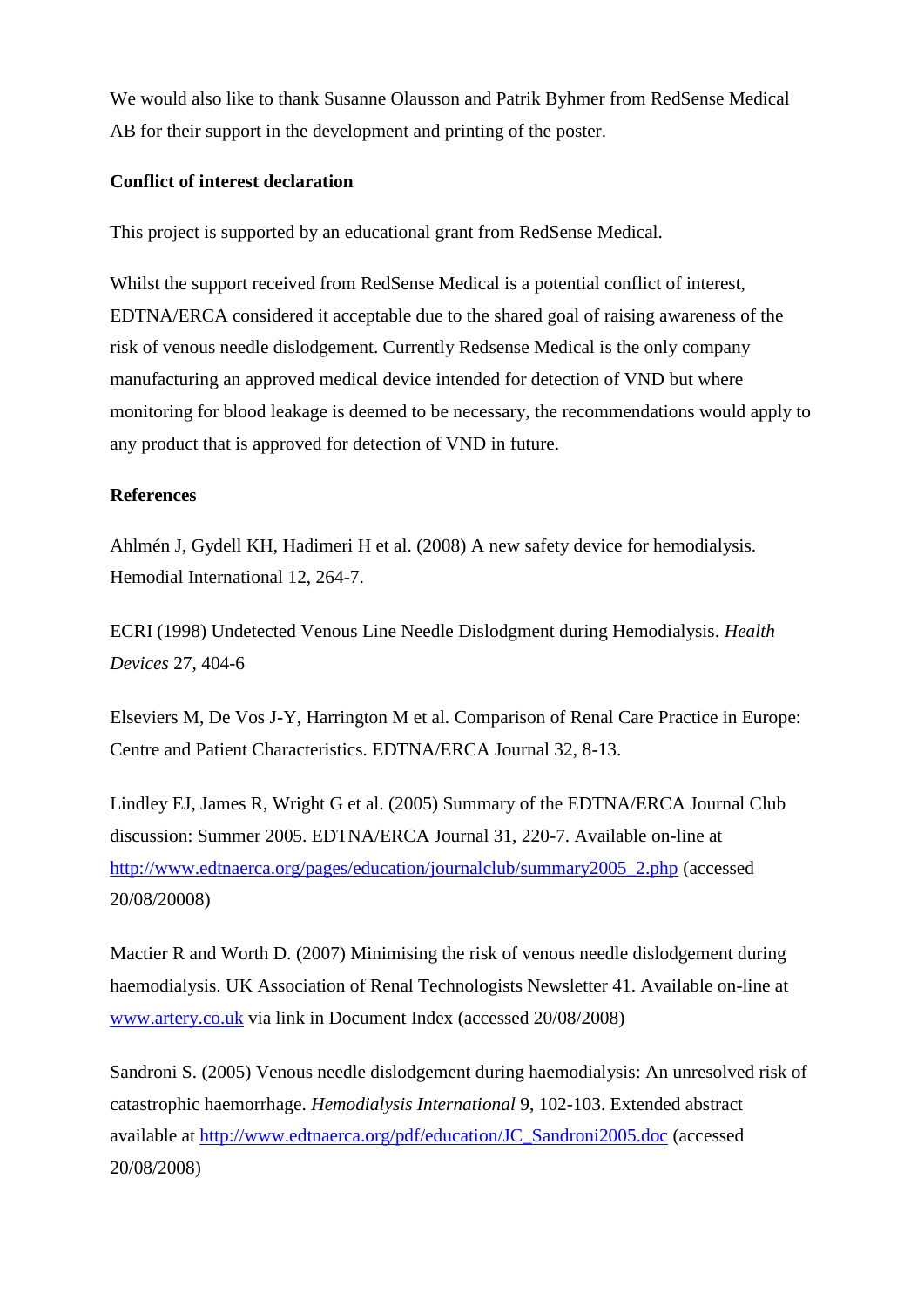Sandroni S, Sherockman T and Hays-Leight K. (2008) Catastrophic hemorrhage from venous needle dislodgement during hemodialysis: continued risk of avoidable death and progress toward a solution. To be published in the 2008 *American Society of Nephrology* Conference Proceedings.

Van Waeleghem J-P, Chamney MJ, Lindley EJ et al. (2008). Venous needle dislodgement (VND): How to minimize the risks. Recommendations for renal nurses. Poster available for download at [www.edtnaerca.org](http://www.edtnaerca.org/) .